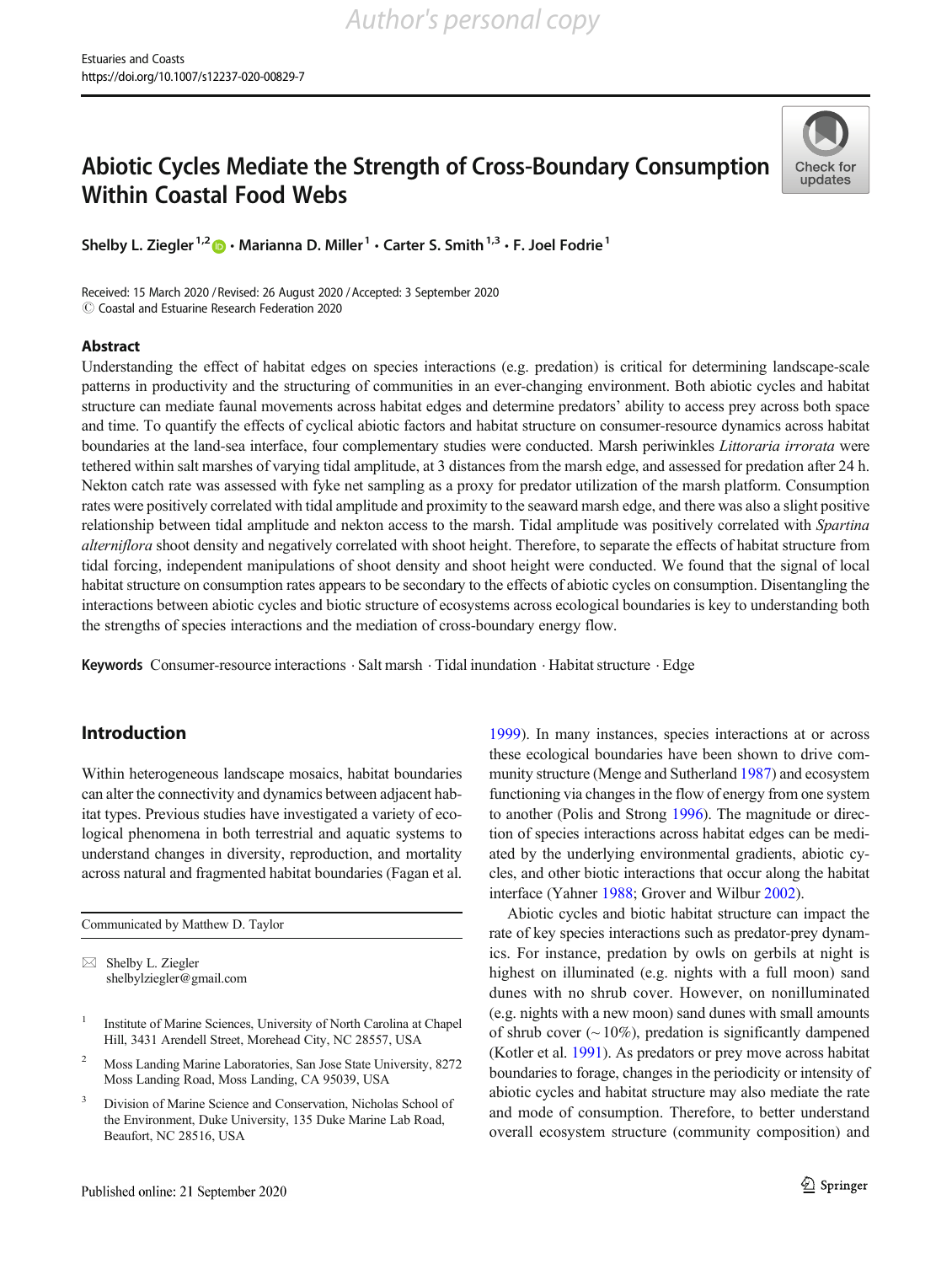The loss of connectivity (ability to move freely) between habitats due to abiotic or biotic factors may also have profound effects on food web dynamics and energy flow across ecotones. For instance, when physical barriers prevent the input of terrestrial insects into forest streams, fish feeding preferences shift from terrestrial arthropods to relying solely on aquatic insects, decreasing overall production during summer months (Nakano and Murakami [2001\)](#page-9-0). At the land-water interface, the flow of energy may be driven by a combination of abiotic and biotic forces that can vary across large geographic scales. Predator access to terrestrial habitats or prey moving from land into the water can offer increased feeding opportunities for aquatic species, which promotes production (Deegan et al. [2000\)](#page-8-0). For example, arboreal mangrove crabs shift habitat preference from the dry mangrove canopy to the water in the presence of avian predators and subsidize the diets of gray snapper (Yeager et al. [2016](#page-9-0)). When connectivity is limited across the land and sea interface, however, there may be decreases in fish and crustacean (nekton) growth and overall marine secondary production (Kneib [2000](#page-8-0)).

Salt marshes are an ideal ecosystem to study the drivers of cross-boundary species interactions and edge dynamics because they occupy distinct interfaces along the land-sea margin. Salt marshes are found across broad latitudinal gradients with varying geomorphologies, plant structures/composition, and astronomical and meteorological tidal regimes (Rozas [1995\)](#page-9-0). Regardless of whether tidal marsh production is transferred up marine food webs by direct foraging on the marsh surface or through intermediate consumers off the marsh or outwelling of energy via detritus, hydrology plays a key role in trophic transfer from the marsh to estuarine or coastal systems. Previous work has shown that the level of tidal inundation (water) over the surface of the marsh can greatly affect the ability of nekton to access the marsh platform (Minello et al. [2012;](#page-9-0) Baker et al. [2013](#page-8-0)) affecting gut fullness of fishes (e.g. pinfish Lagodon rhomboides; Potthoff and Allen [2003](#page-9-0)) and growth of nekton (Shervette and Gelwick [2008\)](#page-9-0). Specifically, mobile crustaceans (e.g. crabs and shrimps) need at least 5 cm of water above the marsh surface to move freely (Minello and Rozas [2002](#page-9-0)). Across geographic scales, tides range from a few centimeter amplitudes (meteorologically/wind driven) to several meter amplitudes (astronomically driven) with inundation periodicity ranging from several weeks intermittently to a predictable  $\sim$  6 h, respectively. Due to the variation in tidal amplitude and duration of marsh flooding, the function of marshes as an energy source varies across regional and biogeographic scales. Additionally, free-swimming crustacean

Estuaries and Coasts

(i.e. brown shrimp Farfantepenaeus aztecus and blue crab Callinectes sapidus) densities greatly decrease landward from the marsh edge (Minello and Rozas [2002](#page-9-0)), and predation by blue crabs tends to decrease landward from the edge as well (Lewis and Eby [2002](#page-9-0)). However, if the marsh habitat structure is completely removed, predation rates increase farther onto the marsh platform indicating that habitat structure may mediate these interactions (Lewis and Eby [2002\)](#page-9-0).

In this study, we experimentally investigated the role of inundation (tidal amplitude and flooding duration), distance from the edge, and habitat structure in mediating edge predator-prey interactions and marsh utilization by nekton across a biogenic habitat boundary. We conducted four complementary studies to tease apart the interactive effects that drive predator-prey interactions across the marsh-estuarine interface. We investigated how predation on marsh periwinkles Littoraria irrorata varied across a tidal amplitude gradient. We explored nekton abundance as a proxy for predator utilization of the marsh along a tidal amplitude gradient. To experimentally separate the effects of tidal inundation and habitat structure (which naturally vary together) on consumption, we conducted two manipulative field experiments to assess the importance of shoot density and subsequently shoot height on predator-prey interactions across the marsh-tidal creek interface at an intermediate inundation site.

# Methods

# Predation Assays

We conducted predation assays at 5 salt marshes with varying tidal amplitudes and structural habitat characteristics. Four sites were located along the coast of North Carolina (NC), USA: Wilmington (34.17537, − 77.84147), Hoop Pole Creek (34.70669, − 75.75191), North River (34.78915, − 76.61668), and Hatteras (35.22487, − 75.68533), and one site was located near Port Sulfur, Louisiana (LA), USA (29.44861, − 89.74944; Fig. [1\)](#page-2-0). Minello et al. [\(2012\)](#page-9-0) found that flooding metrics varied greatly over a relatively small geographic range along the NC coast, and therefore, sites across coastal NC may be especially useful in understanding marsh utilization and predator-prey interactions across the marsh-estuarine boundary. We included a site in LA to determine whether salt marshes with meteorological/wind-driven tidal regimes have similar rates of predation along both the South Atlantic and Gulf Coasts of the USA. The marshes were all Spartina alterniflora dominated, but other common plant species included Juncus roemerianus, Spartina patens, Distichlis spicata, and Salicornia virginica. Tidal amplitudes were approximately 1.00–1.50 m in Wilmington, 0.50–1.00 m in Atlantic Beach, and 0.50–1.00 m in Beaufort, with all three sites dominated by astronomical components. Tidal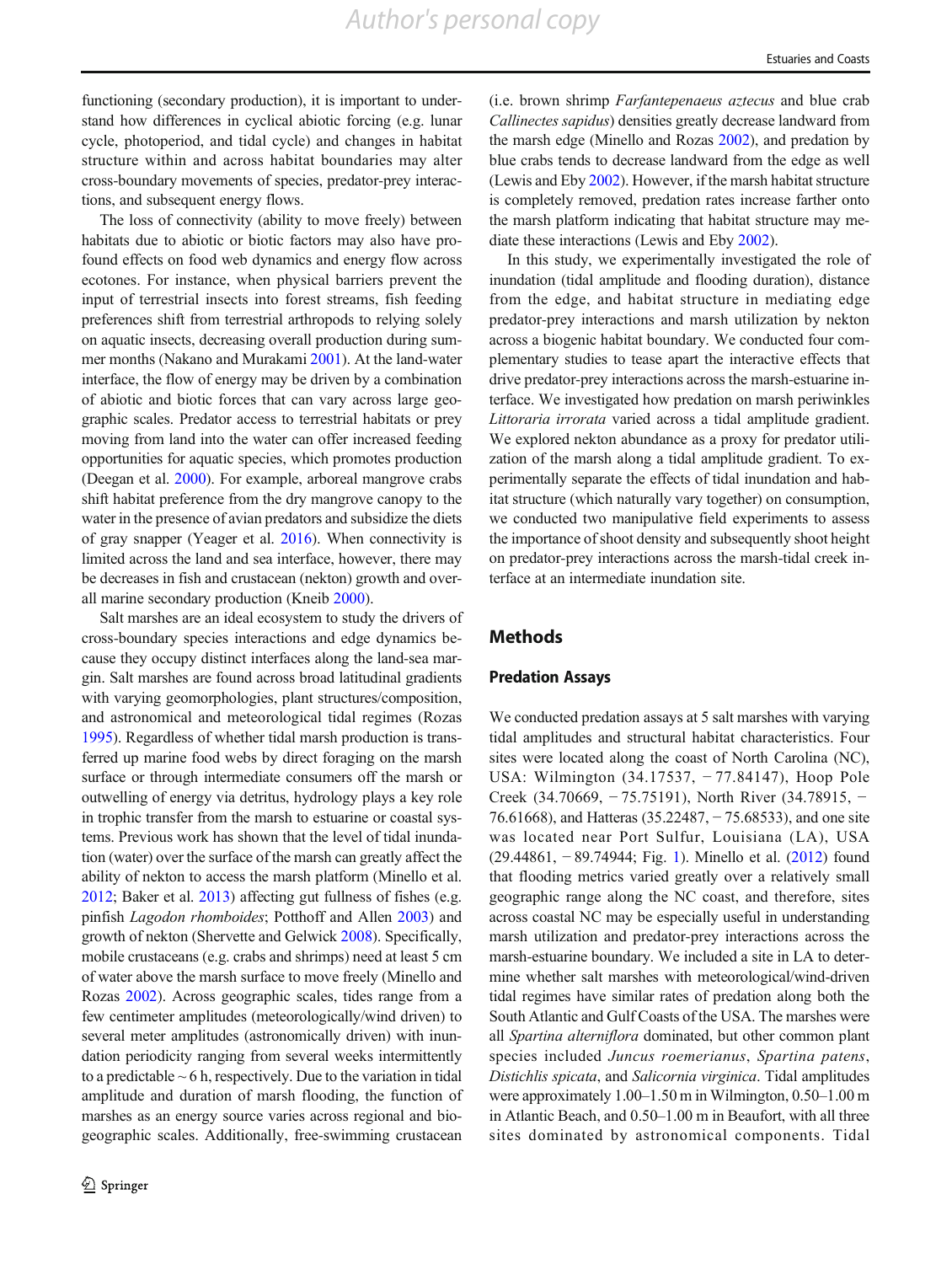<span id="page-2-0"></span>

Fig. 1 Map of sampling sites zoomed in along the coast of North Carolina, USA. Stars indicate sites where snail predation assays were conducted (both Louisiana and North Carolina; WM Wilmington, HP Hoop Pole Creek, NR North River, and HV Hatteras Village). Circles

designate the location of fyke net sampling sites (HV Hatteras Village, PKS Pine Knoll Shores, and ML Morris Landing). Values are the average tidal amplitude range for a given area

amplitudes in both Hatteras and LA were  $\sim 0.15$  m and driven by meteorological forces (i.e. wind driven). We conducted our study in the low-to-intermediate zone of the marsh because we expected consumption to be highest in this area due to proximity to subtidal estuarine habitats and access for predators.

At each site, 12–5 m transects were placed parallel to the marsh edge at 4 distances: 5 m seaward in unvegetated (subtidal) habitat, in vegetation within 1 m of the seaward marsh edge, 5 m into the marsh platform, and 10 m into the marsh platform  $(n = 3$  transects for each distance). Predation assays were conducted monthly from June through September 2016. Marsh periwinkles (17.0–21.0 mm at largest width;  $\mu$  =  $19.02 \pm 0.04$  mm) were glued to monofilament fishing line (Stren Original 0.27-mm diameter, 0.25 m in length) and tethered to plastic stakes. The length of the tether allowed for natural snail behavior related to movement up and down S. alterniflora shoots with tidal inundation (S. Ziegler, personal observation). At each site, 8 (LA) or 10 (NC) tethered snails were placed approximately 0.5 m apart along each transect (for a total of 96 or 120 snails per site). Snails were left for 24 h and then inspected for predation. Predation was assumed when the snail was absent, the shell was crushed, or the line was snipped.

# Habitat Characteristics

To determine the structure of the S. alterniflora marsh stand at each site in NC, we examined vegetation characteristics along the established transects described above  $(n = 3$  quadrats per transect) in June 2016. Along each transect, we counted S. alterniflora shoots and measured maximum shoot heights within haphazardly placed quadrats  $(0.0625 \text{ m}^2)$ , standardized counts to  $1 \text{ m}^2$ , and averaged these samples for analyses.

# Tidal Amplitude and Duration

HOBO water-level loggers (Onset HOBO U20L) were submerged at each site in NC from June through September 2016 to calculate water-level values. HOBO pressure records were adjusted for ambient air pressure (obtained from the nearest NOAA weather station, 8656483) to determine the amount of water above the sensor throughout our study. Elevation (NAVD88) of marsh sites was obtained from NOAA LIDAR images in ArcMap (NC OneMap; [https://www.nconemap.](https://www.nconemap.gov/) [gov/\)](https://www.nconemap.gov/). LIDAR cannot penetrate through the marsh canopy, and therefore elevation reported is to the top of the marsh grass instead of the marsh platform surface. We then calculated the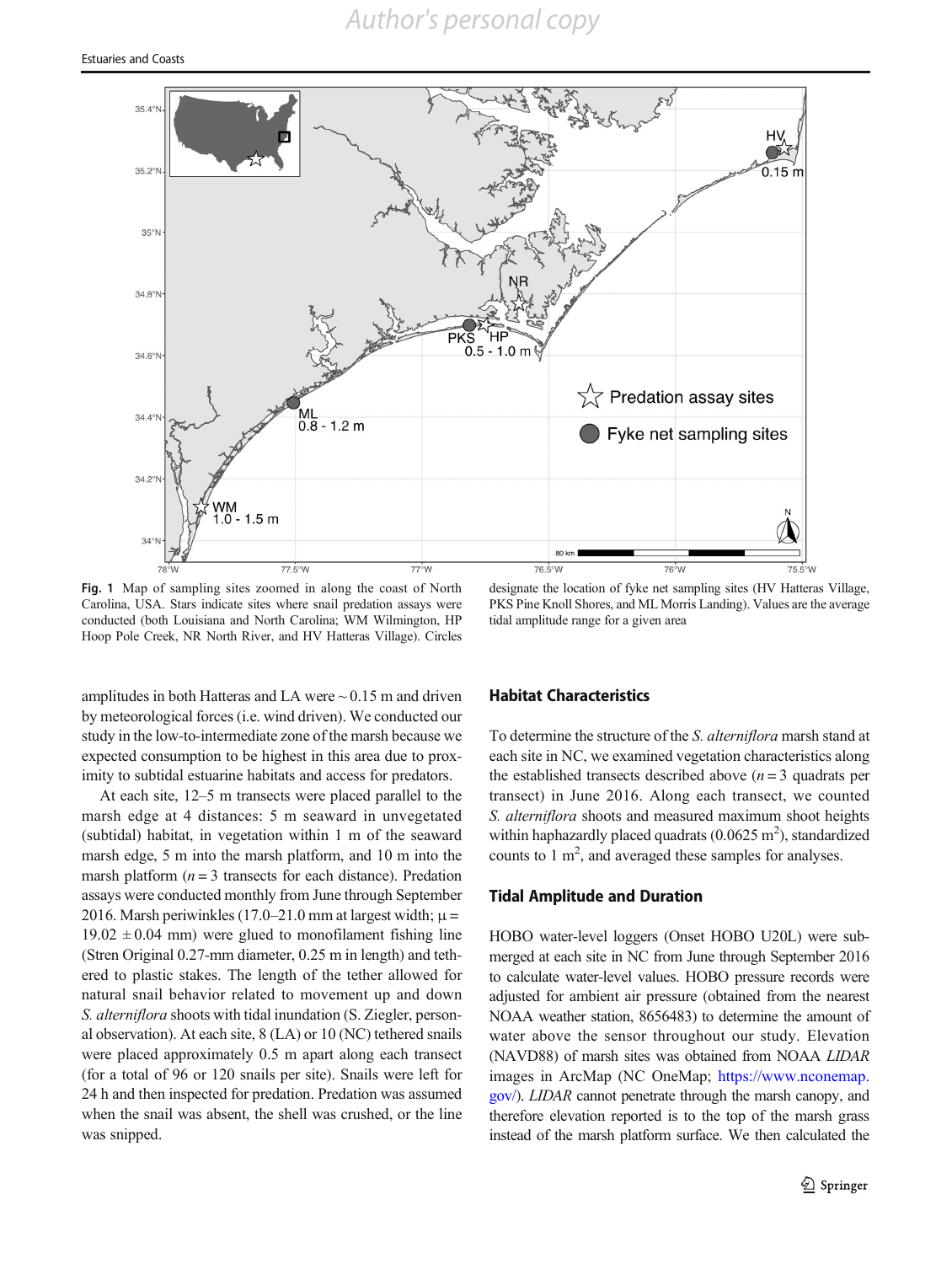water height over the marsh canopy and inundation time *(i.e.*) marsh flooding duration) with respect to flooding over the marsh canopy. Water height above the marsh grass (hereafter water height) was calculated by subtracting LIDAR elevations from all water-level values (m). Inundation time (hours of marsh flooding) was extrapolated by determining the amount of time during a given predation assay that water height was greater than 0 indicating water was above the marsh canopy (error range − 1. 56–0.48 m; Aguilar et al. [2010\)](#page-8-0).

## Nekton Sampling

We conducted monthly nekton (fish and crustacean) sampling from June–September 2016 at 3 sites across the coast of North Carolina of varying tidal amplitudes. Fyke net sites were located at Hatteras Village  $(\sim 0.15 \text{ m}$  tidal amplitude, 0.8 km from predation site), Pine Knoll Shores ( $\sim 0.5$ –1.0 m;  $\sim$  7 km from Hoop Pole Creek) and Morris Landing, and Holly Ridge (~  $0.8-1.2$  m;  $\sim$  40 km from Wilmington, NC; Fig. [1\)](#page-2-0). At each site, two fyke nets were placed in the water along the vegetated edge of a natural marsh (i.e. facing the marsh to collect fauna emerging from the marsh;  $n = 2$ ). Nets were set at nighttime high tide and left to soak through one tidal cycle  $({\sim}6 \text{ h})$  during spring tides for maximum tidal difference. The fyke nets were comprised of a  $0.9 \times 0.9 \times 5.1$ -m central mesh bag (3.175 mm mesh), with two  $0.9 \times 5.1$ -m wings extending from either side. All nekton caught were identified to the lowest taxonomic level possible, counted and weighed wet. Fyke net catch rates were standardized by fyke net wing width to account for differences in the amount of marsh edge drained into the net.

## Shoot Density Experiment

We conducted our manipulative field experiments focused on shoot density in Hoop Pole Creek, Atlantic Beach, NC, a site with median tidal height, to minimize variability and reduce confounding effects of tidal flooding and plant structure, across two seasons: summer and fall. Nine transects  $\sim$  20 m in length were placed parallel to the marsh edge at 3 distances relative to the seaward marsh edge in vegetation: within 1 m of the marsh edge, 5 m into the marsh platform, and 10 m into the marsh platform. Along each transect, 15 replicate  $0.25 \text{ m}^2$  plots were established 1–2 m apart. Each plot was randomly assigned 1 of 3 density treatments: reduced, ambient, or increased. Reduced plots had 50% of ambient shoots physically removed from the plot via haphazard thinning (7.22 shoots  $\pm$  0.11 SE), ambient plots remained unaltered (15.06 shoots  $\pm$  0.19 SE), and increased plots had shoot density increased by 50% utilizing 1.25-cm diameter wooden dowels as S. alterniflora mimics haphazardly placed in the plot (22.22 shoots  $\pm$  0.29 SE). During each sampling event  $(n = 8)$ , 1 squidpop (described by Duffy et al. [2015](#page-8-0)) was placed into each plot at high tide. Squidpops were chosen over snails due to higher rates of consumption in NC on squidpops (Duffy et al. [2015](#page-8-0)), allowing for an understanding of consumption across shoot density treatments at shorter time scales (2 h vs. 24 h). In addition, the use of squidpops prevented bias in tethered snails becoming tangled in high-density plots. Squidpops were checked for predation every 30 min as the tide receded until the marsh was no longer inundated (between 2 and 3 h) and assessed with a binary response of eaten or uneaten.

# Shoot Height Experiment

At Hoop Pole Creek, Atlantic Beach, NC, one experimental transect was placed 2 m from the seaward edge of the marsh. Along the transect, we set up  $30-0.25 \text{ m}^2$  plots placed 2 m apart. Plots were randomly assigned 1 of 5 shoot height treatments: 10 cm, 25 cm, 50 cm, 75 cm, and ambient shoot heights ( $\sim$  75–100 cm; replicates = 6). Each shoot height treatment indicates the tallest shoot height within a given plot, and all S. alterniflora shoots within a plot were clipped to the assigned shoot height. During each predation trial  $(n = 4)$ , we placed one tethered marsh periwinkle snail in each plot. In order to assess predation while allowing the natural behavior of marsh periwinkles, tethers were measured up to 1 m in length and shortened to the tallest shoot height within the plot to allow snails to move up and down S. alterniflora shoots but not move outside of the manipulated plots. After 24 h, snails were checked for predation. Predation was assumed when the snail was absent, the shell was crushed, or the line was snipped.

#### Statistical Analyses

#### Predation Assays

To assess the relative predation rate on snails across sites varying in tidal amplitude, we first converted presenceabsence data for each tether to proportion of snails eaten by dividing the total number of snails eaten by the total number of snails placed along each transect ( $n = 8$  per transect in LA,  $n =$ 10 per transect in NC). All proportion data (across all experiments) were non-normal, and therefore arcsine transformations were employed. Despite the fact that data were nonnormal after arcsine transformations, we continued to employ ANOVAs for 2- and 3-way interactions due to the robustness of the statistical test. All analyses were conducted in R statistical software (R version 4.0.0).

To investigate broadly how predation of snails varied across tidal amplitude regime and with distance into the marsh, we employed a two-way ANOVA. To determine the effect of both habitat structure and site-specific tidal factors (water height and inundation time) on predation upon snails at different distances into the marsh (for sites in NC), we ran generalized linear models with the following parameters: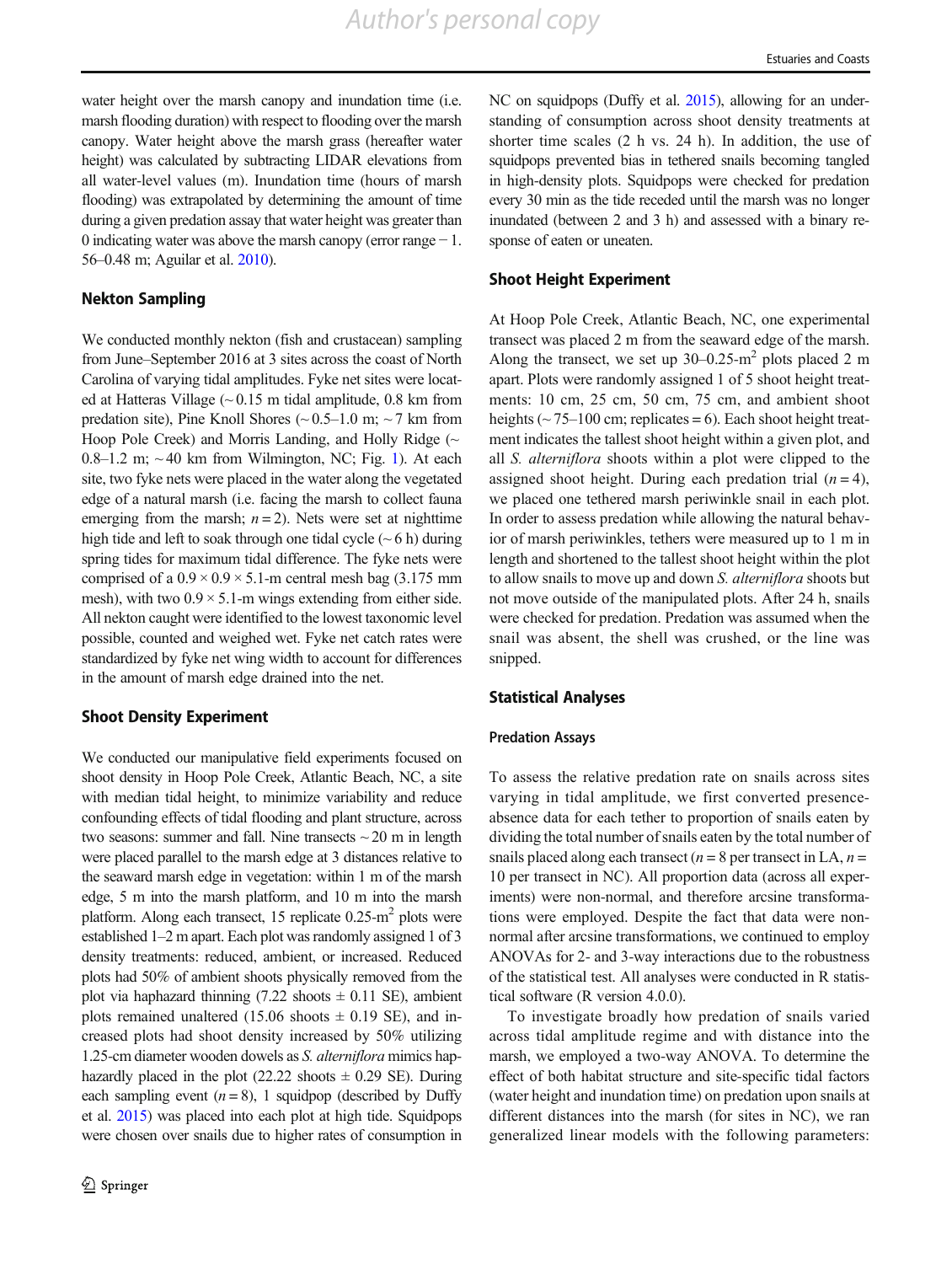distance into the marsh, maximum water height (cm), inundation time (hr), shoot density  $(m^{-2})$ , and shoot height (mm). Louisiana predation data were not included in the models due to lack of tide and habitat characteristics data. A dropone jackknife approach was systematically employed to serially drop the least important factor from each model until the most simplistic model was found (Wolter [2007](#page-9-0)). Akaike information criterion was then used to identify the model with the best fit.

#### Nekton Sampling

To investigate differences in catch of total nekton (potential predators) from fyke nets across 3 sites with varying tidal amplitude in NC, we ran a repeated measures ANOVA with tidal amplitude as a factor and month of sampling as an error term to account for the repeated sampling of the same sites.

#### Shoot Density Experiments

To assess the rates of consumption on squidpops in varying shoot density treatments, we converted presence-absence data for each plot into proportion of squidpops consumed per treatment along a given transect for both fall 2016 and summer 2017 experiments ( $n = 8$ ). To identify the effects of shoot density, season, and distance into the marsh on consumption rates, we ran a 3-way interactive ANOVA.

#### Shoot Height Experiments

To determine if shoot height alone influenced predation of marsh periwinkle snails, we converted presence-absence data into the proportion of snails eaten for each shoot height treatment and compared across sampling days  $(n =$ 4). To assess the effect of shoot height on predation rates, we ran a repeated measures ANOVA with an error term of sampling date.

## Results

#### Predation Assays

Snail predation was statistically distinct among tidal amplitude regime  $(F_{1,158} = 116.58, p < 0.001)$  and distance into the marsh  $(F_{1,158} = 11.48, p < 0.001)$ , with no interaction between the two  $(F_{1,158} = 0.64, p = 0.43; Fig. 2)$ . Overall, the proportion of snails eaten was highest at the Wilmington, NC, site  $(0.45 \pm 0.02)$  and lowest at Hatteras Village, NC,  $(0.05 \pm 0.04)$ . Predation was the lowest at the two meteorological tide (wind driven) sites compared with sites with larger astronomically driven tides; however, predation rates were



Fig. 2 Proportion of snails eaten across sites with increasing distance into the marsh from the seaward edge. Numbers at the top of the plots indicate average tidal amplitude (m). All values are means  $\pm$  SE

slightly higher in Louisiana  $(0.09 \pm 0.02)$  than in Hatteras Village  $(0.05 \pm 0.04)$ . For site-specific trends across North Carolina, the model that best explained the proportion of snails eaten was an additive model with independent variables of distance into the marsh ( $t = -0.874$ ,  $p = 0.384$ ), inundation time over marsh grass ( $t = 2.082$ ,  $p = 0.039$ ), *S. alterniflora* shoot density ( $t = -1.958$ ,  $p = 0.053$ ), and *S. alterniflora* shoot height ( $t = 2.552$ ,  $p = 0.012$  $p = 0.012$  $p = 0.012$ ; Table 1; Fig. [3\)](#page-5-0).

#### Nekton Sampling

Catch rates of nekton were not statistically distinct across the tidal amplitude gradient ( $F_{2,6} = 0.675$ ,  $p = 0.54$ ). Across all sites, fyke net catches were dominated by small nekton (< 20 cm) such as penaeid shrimp (Penaeidae), blue crabs, pinfish, and pigfish (Orthopristis chrysoptera). Potential predators captured in fyke nets were rare but included flounders (Paralichthys spp.), red drum (Sciaenops ocellatus), and sheepshead (Archosargus probatocephalus). There was a tendency for catch rates of nekton in fyke nets to be lowest at Hatteras Village, our wind-driven site with tidal amplitude of  $\sim$  0.15 m, compared with sites with higher tidal amplitude, Pine Knoll Shores (0.5–1.0 m site) and Morris Landing (0.8–1.2 m site; Fig. [4\)](#page-6-0).

#### Shoot Density Experiment

There was no detectable effect of shoot density  $(F_{3,252} = 1.09)$ ,  $p = 0.35$ ) on the proportion of squidpops eaten at any distance into the marsh or across seasons (Fig. [5](#page-6-0)). While there was no effect of shoot density on consumption, we did find an interaction between season and distance into the marsh  $(F_{2,252} =$ 18.88,  $p < 0.001$ ) on proportion of squidpops eaten. In the fall, consumption of squidpops decreased by approximately 1/3 with increasing distance from the marsh-estuarine edge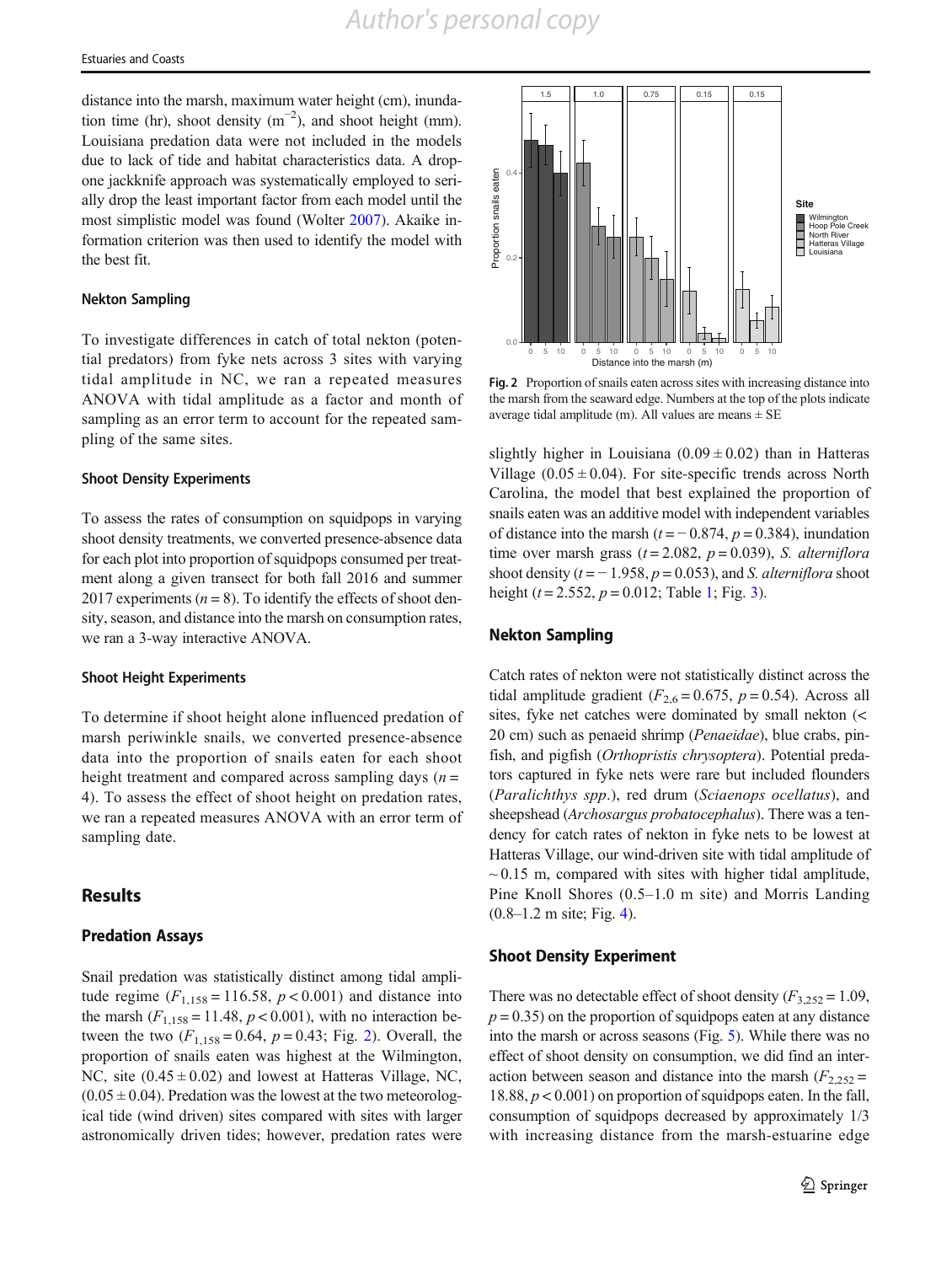<span id="page-5-0"></span>Table 1 Summary of AIC and degrees of freedom (df) for all additive model combinations to explain predation on marsh periwinkle snails. The model in italics is the final model selected

| Model                                                                                                  | <b>AIC</b> | df             |
|--------------------------------------------------------------------------------------------------------|------------|----------------|
| distance into marsh $+$ maximum water height $+$ inundation time $+$ shoot height $+$ shoot<br>density | $-56.7175$ | 7              |
| distance into marsh $+$ inundation time $+$ shoot height $+$ shoot density                             | $-58.5529$ | 6              |
| distance into marsh $+$ maximum water height $+$ shoot height $+$ shoot density                        | $-54.8274$ | 6              |
| $distance into mark + inundation time + shoot height$                                                  | $-56.6066$ | 5              |
| $distance$ into marsh + maximum water height + shoot height                                            | $-52.3896$ | $\sim$         |
| $distance$ into marsh $+$ inundation time $+$ shoot density                                            | $-53.9317$ | 5              |
| $distance$ into marsh + maximum water height + shoot density                                           | $-51.6150$ | $\sim$         |
| $distance$ into marsh $+$ inundation time                                                              | $-51.3762$ | $\overline{4}$ |
| distance into marsh + maximum water height                                                             | $-51,0009$ | $\overline{4}$ |
| distance into marsh                                                                                    | $-17.3874$ | $\mathcal{F}$  |

regardless of shoot density (Fig. [5](#page-6-0)). In the summer, there appeared to be slightly higher consumption at the marshestuarine edge (0 m) for plots with shoot densities between 10 and 30 shoots/0.25  $m^2$ ; however, there was no statistically clear trend across distance into the marsh or with shoot density (Fig. [5](#page-6-0)).

compared with all other shoot height treatments (Fig. [6\)](#page-7-0). The increase in predation rate was almost 3-fold in the 10 cm compared with ambient  $({\sim}75{\text -}100 \text{ cm})$  treatment and may be ecologically relevant for marsh systems.

## Shoot Height Experiment

Shoot height treatments did not have any statistical effect on predation rates ( $F_{4,12} = 0.636$  $F_{4,12} = 0.636$  $F_{4,12} = 0.636$ ,  $p = 0.65$ ; Fig. 6) along the marsh–tidal creek interface. However, there was a trend of slightly higher rates of predation in the 10 cm treatment

# **Discussion**

Understanding the movement of species and inter- and intraspecific interactions between adjacent habitats is a vital step in understanding landscape-scale community structure and ecosystem function. Our results suggest that abiotic cycles (e.g. tides) at the land-sea interface are key in mediating the



Fig. 3 Proportion of snails eaten with respect to a distance into the marsh, b inundation time over marsh grass in hours during 24-h predation assay, c S. *alterniflora* shoot density, and **d** shoot height. All values are means  $\pm$  SE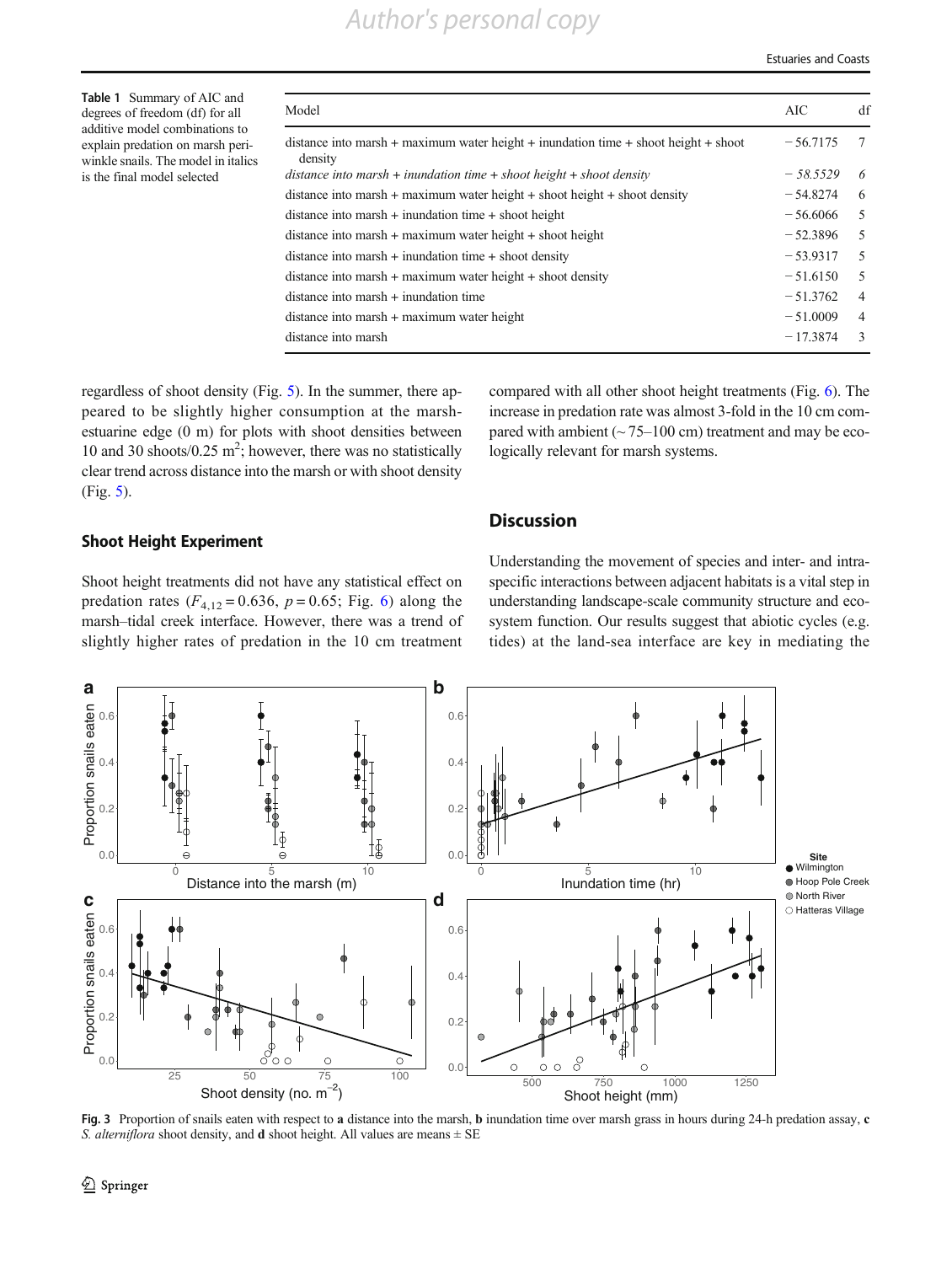<span id="page-6-0"></span>

Fig. 4 The catch per unit effort (CPUE, catch rate/net soak time) of all nekton captured in fyke nets along a tidal gradient in NC. All values are means  $\pm$  SE

strength of species interactions across habitat edges and potentially overall energy flows across this ecological boundary. When species move across ecosystem boundaries, they necessarily encounter habitat edges which can have mediating effects that alter ecosystem function and dynamics. Habitat edges can increase predation, allowing predators to more easily spot their prey (Gorman and Connell [2009](#page-8-0)), creating an ecological trap where mortality increases for prey species. In these instances, access to adjacent habitats across edges increases foraging success for predatory species and may amplify the flow of energy across ecological boundaries enhancing overall production in the adjacent system (Polis and Hurd

[1996\)](#page-9-0). In contrast, the movement of prey species across habitat boundaries from relatively unstructured to highly complex habitats may increase survival by providing refuge and ultimately decrease the flow of energy to higher trophic levels. For sedentary or low mobility prey species (e.g. marsh periwinkles) increased habitat structure along ecotones or habitat edges may also provide increased refuge by obscuring predator visibility or limiting access increasing overall prey abundance; however, this benefit to prey may be mediated by abiotic forces such as tidal amplitude.

We found that the highest rates of predation and predator utilization of the marsh platform occurred at sites with the highest tidal amplitude, suggesting that increased water levels may mediate the ability of predators to move across the landsea interface to access their prey. In meteorological or winddriven systems, there was overall low predation on the marsh platform most likely a result of inconsistent access for predators to the marsh platform. During our study, there was little to no detectable water over the marsh grass during predation assays at either wind-driven site. Potential fish predators (e.g. flounders and red drum) cannot access the marsh platform under low water levels. However, crustacean predators such as blue crabs are able to use the marsh platform at shallow depths of  $\sim$  5 cm (Minello et al. [2012\)](#page-9-0) and therefore may still have access to the marsh in areas with wind-driven flooding. We recognize that marsh-resident species (mud crabs Panopeidae), terrestrial species (e.g. raccoons), and wading birds can forage on the marsh during low or no tidal inundation; however, we do not expect that these predators had a large influence on consumption rates as there was low



Fig. 5 The proportion of squidpops eaten with increasing shoot density (binned 0–10 shoots, 10–20 shoots, and 20–30 shoots) in both a fall 2016 and b summer 2017. All values are means  $\pm$  SE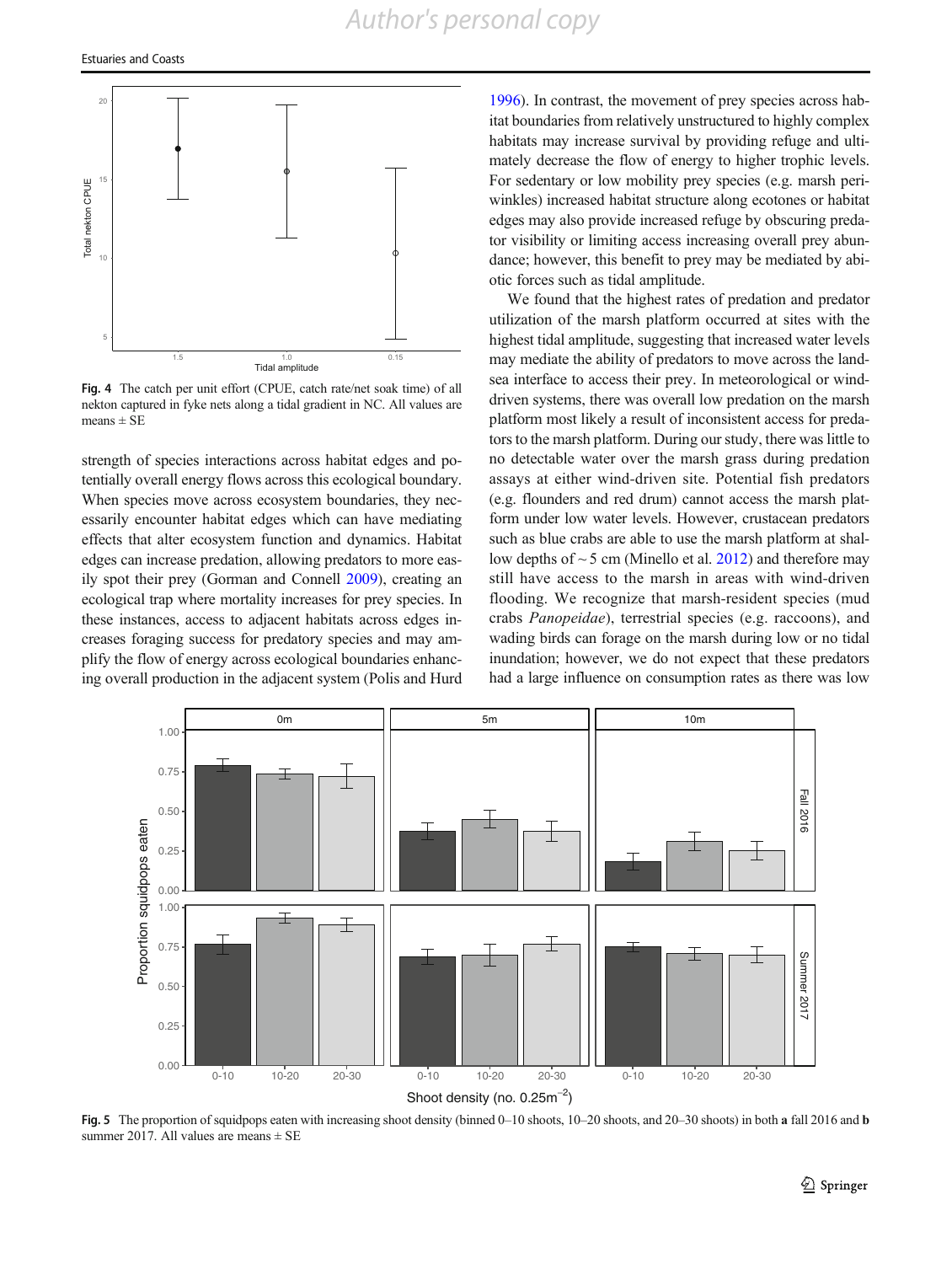*Author's personal copy*

Estuaries and Coasts

<span id="page-7-0"></span>



predation across both our sites with meteorologically driven tides. Since duration of marsh flooding was positively correlated with predation rates, we may have observed higher predation rates at sites with predominantly wind-driven tides if we had sampled during times of sustained marsh flooding. It has been observed that small marsh-associated fauna such as shrimps and killifish in areas with greater flooding duration (i.e. the Gulf of Mexico) have a higher contribution of S. alterniflora primary production in their tissues (Baker et al. [2013\)](#page-8-0) than in areas with astronomically driven tides. Yet, the dynamics of the connection between marsh production and larger predatory species is not well explained in areas with low tidal amplitude and high flooding duration or in regard to habitat structure.

Our predation assays along a tidal inundation gradient indicate that habitat structure (shoot density and shoot height) may be an additional factor influencing consumption across the land-sea interface. Specifically, our results show that areas with the tallest shoots and lowest shoot density have the highest predation. First, this could be due to increased tidal amplitude at sites with low shoot density and tall shoot heights allowing for greater predator access at these sites. Secondarily, low shoot density may provide increased interstitial space between shoots for predators to move through and visualize their prey when foraging (Carroll et al. [2015\)](#page-8-0), and tall shoots may allow snails to move up the grass out of an area of potential consumption. However, along our tidal inundation gradient, shoot height and shoot density were inversely correlated. Therefore, to tease apart the interactive effects of tide and habitat structure, we separately manipulated shoot density and shoot height at a site with median tidal amplitude.

Experimental manipulations indicated that plant density had little to no influence on consumption rates and shoot height only displayed a small effect on consumption rates. Although there appeared to be minimal or secondary impacts of plant structure on consumption rates at the shoot densities, shoot heights, and tidal regime tested, this is not to say that plant structure does not matter; a total lack of plant material would alter the system greatly in terms of refuge and nursery habitat value. In addition, *S. alterniflora* shoots are on average tall enough to remain partially out of the water when the marsh platform is inundated allowing snails to escape consumption. Similarly, our results suggest that S. alterniflora stem density does not get dense enough to impede the mobility of small crabs and fish. Therefore, there would need to be a major shift in plant height or extreme change in shoot density (e.g. shift from S. alterniflora to J. roemerianus or Phragmites australis dominance) for plant characteristics to alter trophic dynamics. There may also be nonintuitive interactions between habitat structure, predators, and prey in structured coastal habitats (Mattila et al. [2008](#page-9-0)), mediated by local abiotic factors. While not statistically distinct, our manipulative shoot height experiment revealed a 3-fold difference in predation of snails in our 10 cm treatment compared with our ambient plots. These results suggest there may be an interaction between shoot height and tidal height such that predation will be high in areas where the water level completely covers the shoots. Along our tidal amplitude gradient, we observed high rates of predation at our Wilmington site where both shoot height and tidal amplitude are high. However, at Hatteras Village, the water height over the marsh platform may have been too low for most nekton to move freely, resulting in low predation rates overall. While the tether lengths used for the shoot height experiment (up to 1 m) were different from the maximum length of 0.25 m used in the predation assays across a tidal inundation gradient, these two experiments were not intended to be directly comparable. We do recognize that consumption rates may have differed if longer tethers were used for the predation assay across a tidal amplitude gradient; however, we still hypothesize that abiotic cycles (e.g. tide, seasonality) on predation may mediate the influence of local habitat structure alone along the marsh-estuarine habitat boundary.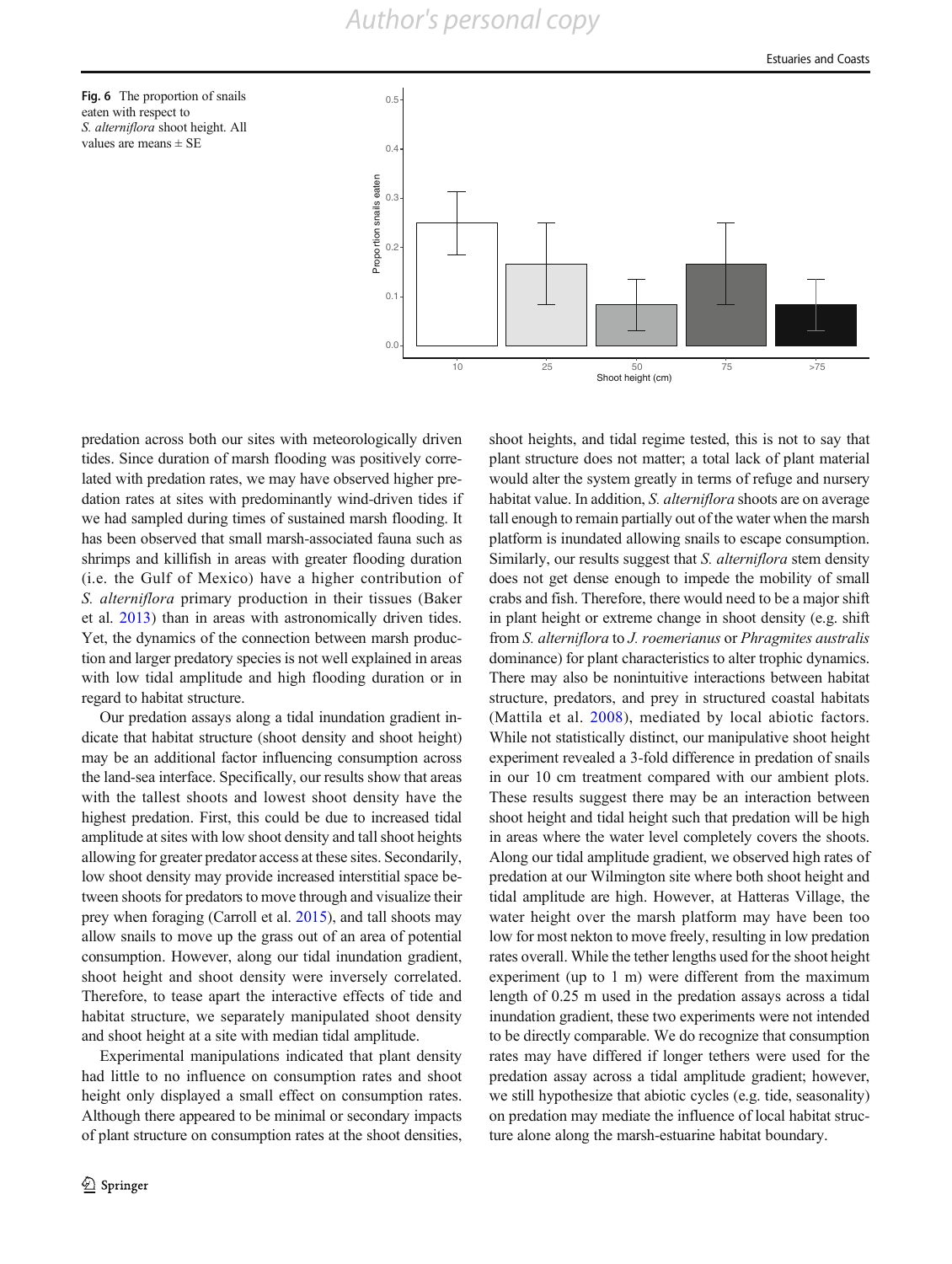<span id="page-8-0"></span>The support of nekton and the transfer of secondary production (i.e. energy flows) from tidal marshes to coastal systems can occur directly or indirectly via ontogenetic shifts or trophic transfers ("relays"; Deegan et al. 2000; Kneib 2000) and appear to be mediated by tidal dynamics of a given area. For example, in the northern GoM (where flooding duration is high and tidal amplitude is low), penaeid shrimp use marsh habitats and obtain resources before migrating offshore (Zimmerman et al. [2000](#page-9-0)), linking marsh-derived production to coastal systems (Turner [1977\)](#page-9-0). Marsh production is also exported through direct predator-prey interactions and trophic transfers (Kneib 1997). These "relays" occur when intermediate consumers (e.g. pinfish) directly access the marsh surface or adjacent creek channels during flood tides, accumulate marsh production, and move into estuarine or coastal waters where they are consumed. Trophic transfers also occur in areas with higher tidal amplitudes, when large mobile predators (e.g. red drum, flounders) cross into the marsh to consume resident (e.g. mummichog) and more transient prey species (e.g. blue crabs; Nelson et al. [2012;](#page-9-0) Baker et al. 2016).

With changing climate, there may be shifts in abiotic cycles across terrestrial and aquatic ecosystems that alter trophic interactions across local and regional scales. For instance, changes in temperature in relation to photoperiod (day length) has resulted in phenological mismatches between predators and prey species across many taxa (Renner and Zohner [2018\)](#page-9-0). This mismatch in the life cycle of predators and prey has caused booms in prey abundance and declines for predatory species, altering overall community structure (Edwards and Richardson 2004). Changes in sea level, increasing tidal amplitude and inundation time, may have the opposite effect in coastal systems. Our results show that as the water levels over coastal biogenic habitats increase, predators may have increased foraging opportunities, with concomitant impacts on prey populations. Immediate rises in water levels may benefit predators by increasing access across the edge and potentially increasing the flow of energy from marshes to estuarine habitats. However, if salt marsh grasses cannot outpace the rise in water levels over time, there could be a decline in habitat and nursery function (Kirwan et al. 2010). With continued changes in climate, untangling the interactions between abiotic cycles and biotic components of ecosystems across ecological boundaries is key to understanding both species interaction strengths and the mediation of cross-boundary energy flows.

Acknowledgments We would like to thank L. Clance, J. Geyer, C. Miller, M. Tice-Lewis, I. Neylan, D. Kochan, T. Pfeifer, A. Brodmerkel, K. McQuillan, A. Henderson, and S. Tulevech for valuable assistance in the field. Thanks to the North Carolina Coastal Federation for granting access to Hoop Pole Creek and T. Alphin at UNCW for access to the Wilmington site.

Funding This study was supported by funding from the NC DMF Coastal Recreational Fish License (CRFL) Marine Resources Fund, a North Carolina Sea Grant Coastal Policy Fellowship to C.S. Smith and a grant from The Gulf of Mexico Research Initiative to the Coastal Waters Consortium.

Data Availability Data are publicly available through the Gulf of Mexico Research Initiative Information & Data Cooperative (GRIIDC) at [https://](https://data.gulfresearchinitiative.org) [data.gulfresearchinitiative.org](https://data.gulfresearchinitiative.org) (doi: [https://doi.org/10.7266/n7-k3ey](https://doi.org/10.7266/n7-k3ey-ez49)[ez49\)](https://doi.org/10.7266/n7-k3ey-ez49).

## Compliance with Ethical Standards

Disclaimer All applicable institutional and/or national guidelines for the care and use of animals were followed (IACUC 15-194.0).

Conflict of interest The authors declare that they have no conflict of interest.

# References

- Aguilar, F.J., J.P. Mills, J. Delgado, M.A. Aguilar, J.G. Negreiros, and J.L. Pérez. 2010. Modelling vertical error in LiDAR-derived digital elevation models. ISPRS Journal of Photogrammetry and Remote Sensing 65 (1): 103-110.
- Baker, R., B. Fry, L.P. Rozas, and T.J. Minello. 2013. Hydrodynamic regulation of salt marsh contributions to aquatic food webs. Marine Ecology Progress Series 490: 37–52.
- Baker, H.K., J.A. Nelson, and H.M. Leslie. 2016. Quantifying striped bass (Morone saxatilis) dependence on saltmarsh-derived productivity using stable isotope analysis. Estuaries and Coasts 39 (5): 1537–1542.
- Carroll, J.M., L.J. Jackson, and B.J. Peterson. 2015. The effect of increasing habitat complexity on bay scallop survival in the presence of different decapod crustacean predators. Estuaries and Coasts 38 (5): 1569–1579.
- Deegan, L.A., J.E. Hughes, and R.A. Rountree. 2000. Salt marsh ecosystem support of marine transient species. In Concepts and controversies in tidal marsh ecology, ed. M.P. Weinstein and D.A. Kreeger, 333–365. Dordrecht: Springer.
- Duffy, J.E., S.L. Ziegler, J.E. Campbell, P.M. Bippus, and J.S. Lefcheck. 2015. Squidpops: a simple tool to crowdsource a global map of marine predation intensity. PLoS One 10 (11): e0142994.
- Edwards, M., and A.J. Richardson. 2004. Impact of climate change on marine pelagic phenology and trophic mismatch. Nature 430 (7002): 881–884.
- Fagan, W.F., R.S. Cantrell, and C. Cosner. 1999. How habitat edges change species interactions. The American Naturalist 153 (2): 165–182.
- Gorman, D., and S.D. Connell. 2009. Recovering subtidal forests in human-dominated landscapes. Journal of Applied Ecology 46 (6): 1258–1265.
- Grover, M.C., and H.M. Wilbur. 2002. Ecology of ecotones: interactions between salamanders on a complex environmental gradient. Ecology 83 (8): 2112–2123.
- Kirwan, M.L., G.R. Guntenspergen, A. D'Alpaos, J.T. Morris, S.M. Mudd, and S. Temmerman. 2010. Limits on the adaptability of coastal marshes to rising sea level. Geophysical Research Letters 37 (23): L23401.
- Kneib, R.T. 1997. Early life stages of resident nekton in intertidal marshes. Estuaries 20 (1): 214–230.
- Kneib, R.T. 2000. Salt marsh ecoscapes and production transfers by estuarine nekton in the southeastern United States. In Concepts and controversies in tidal marsh ecology, ed. M.P. Weinstein and D.A. Kreeger, 267–291. Dordrecht: Springer.